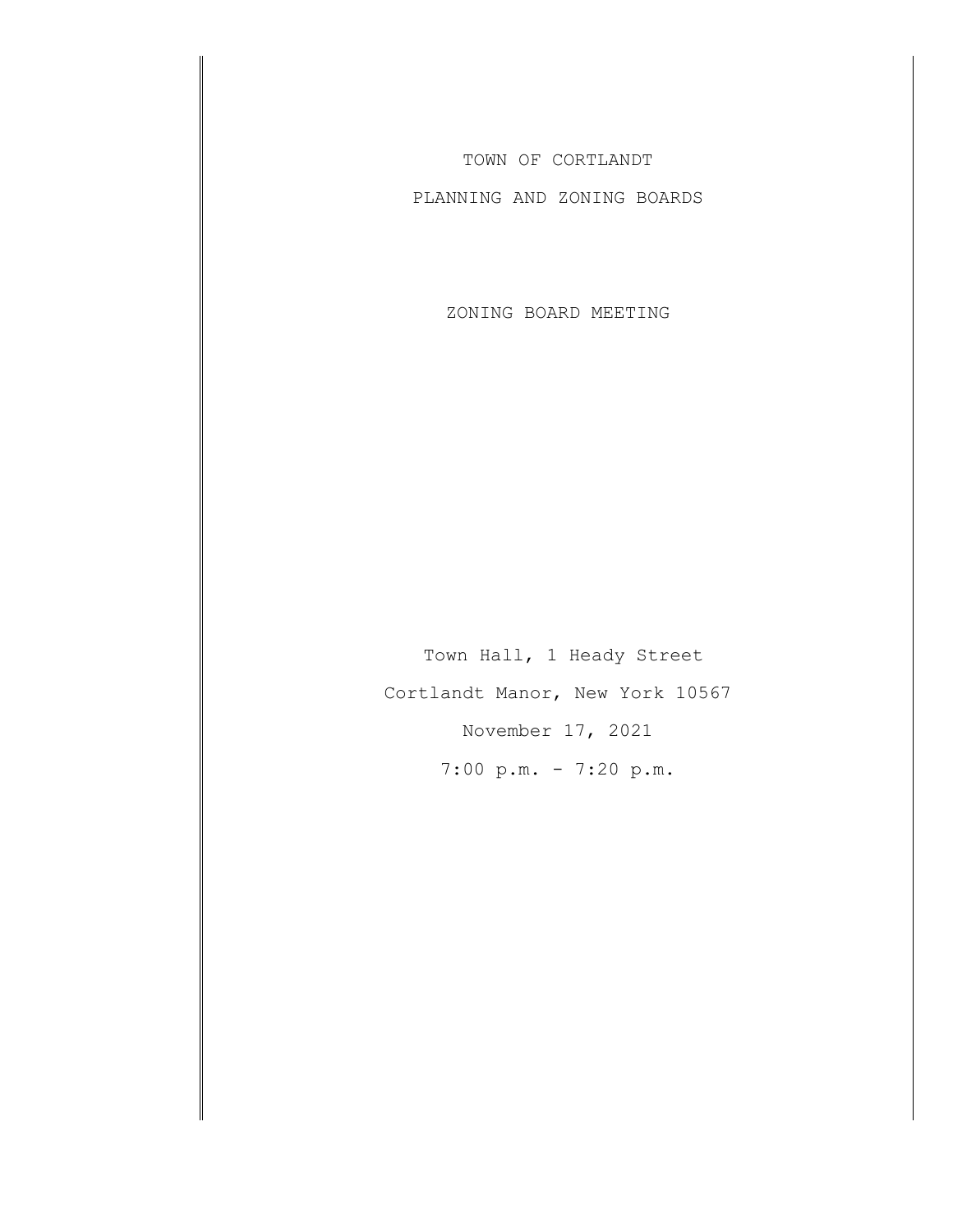November 17, 2021

MEMBERS PRESENT:

Wai Man Chin, Member

Frank Franco, Member

Eileen Henry, Member

Adrian C. Hunte, Member

Cristin Jacoby, Member

Thomas Walsh, Member

Chris Beloff, Alternate

Chris Kehoe, Deputy Director, Planning Joshua Subin, Assistant Town Attorney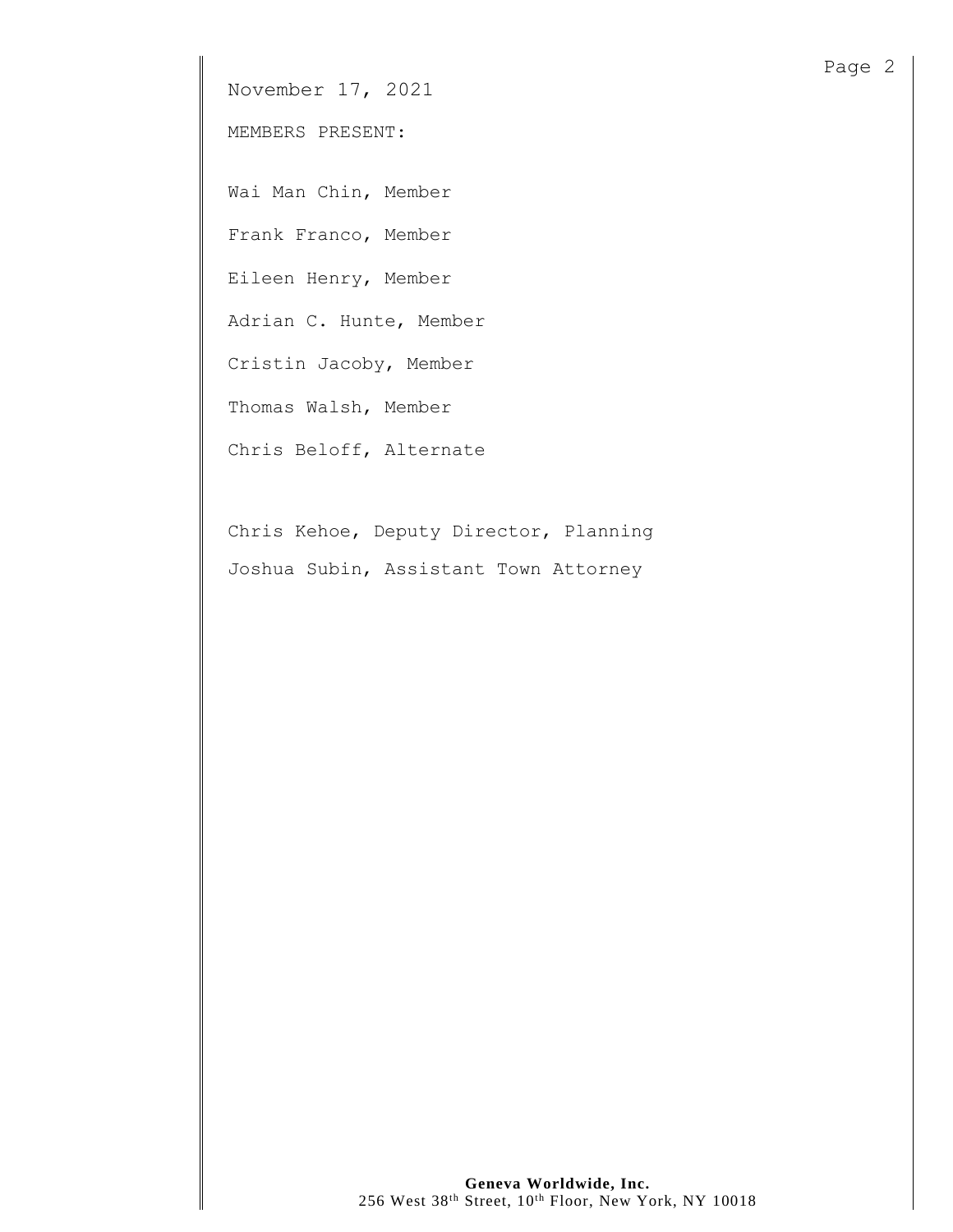| $\mathbf 1$    | Page<br>November 17, 2021                        |
|----------------|--------------------------------------------------|
| $\mathbf{2}$   | (The board meeting commenced at 7:00 p.m.)       |
| 3              | MR. WAI MAN CHIN: Welcome to the                 |
| $\overline{4}$ | November meeting of the zoning board of appeals. |
| 5              | Our first agenda will be to pledge allegiance to |
| 6              | the flag.                                        |
| 7              | MULTIPLE: I pledge allegiance to the             |
| $\,8\,$        | flag of the United States of America, and to the |
| $\mathsf 9$    | Republic for which it stands, one nation under   |
| 10             | God, indivisible with liberty and justice for    |
| 11             | all.                                             |
| 12             | MR. CHIN: May I have a roll call?                |
| 13             | MR. CHRIS KEHOE: Mr. Beloff?                     |
| 14             | MR. CHRIS BELOFF: Here.                          |
| 15             | MR. KEHOE: Mr. Franco?                           |
| 16             | MR.<br>FRANK FRANCO: Here                        |
| 17             | MR. KEHOE: Mr. Martinez?                         |
| 18             | MR. BENITO MARTINEZ: Here.                       |
| 19             | MR. KEHOE: Mr. Chin?                             |
| 20             | MR. CHIN: Here.                                  |
| 21             | MR. KEHOE: Ms. Jacoby?                           |
| 22             | MS. CRISTIN JACOBY: Here.                        |
| 23             | MR. KEHOE: Mr. Walsh?                            |
| 24             | MR. THOMAS WALSH: Here.                          |

 $\mathfrak{Z}$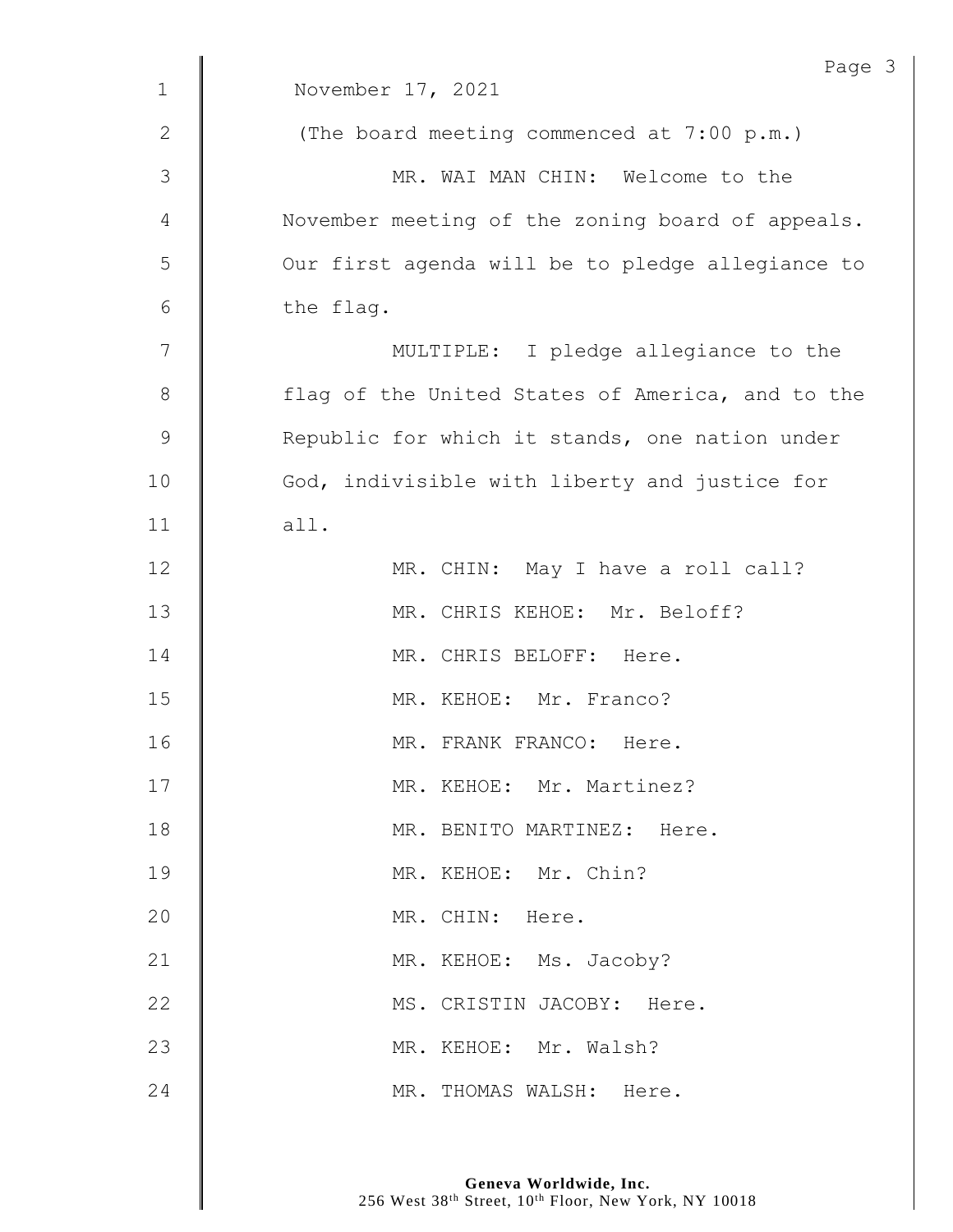|               | Page 4                                            |
|---------------|---------------------------------------------------|
| $\mathbf{1}$  | November 17, 2021                                 |
| 2             | MR. KEHOE: Ms. Hunte?                             |
| 3             | MS. ADRIAN C. HUNTE: Here.                        |
| 4             | MR. KEHOE: Mr. Subin?                             |
| 5             | MR. JOSHUA SUBIN: Here.                           |
| 6             | MR. KEHOE: Mr. Douglas noted as absent.           |
| 7             | MR. SUBIN: Wai, if you recall, because            |
| 8             | of the statute, you had to bring Chris into the   |
| $\mathcal{G}$ | regular dais.                                     |
| 10            | MR. CHIN: Oh, okay. We have Chris                 |
| 11            | Beloff as alternate member to take over for David |
| 12            | Douglas who is not here tonight, and that would   |
| 13            | be Chris over here, sitting down to my right,     |
| 14            | lower right. Okay. First new case is 2021-12,     |
| 15            | application of Mark Mendelson.                    |
| 16            | MR. FRANCO: Do we want to adopt the               |
| 17            | minutes first?                                    |
| 18            | MR. CHIN: Oh, yeah, we can do that, oh,           |
| 19            | you're right.                                     |
| 20            | MR. KEHOE: It's a pressure meeting.               |
| 21            | MR. CHIN: It's been a while. I make a             |
| 22            | motion to adopt the minutes of the meeting for    |
| 23            | our September 22nd meeting of 2021.               |
| 24            | MR. WALSH: So moved.                              |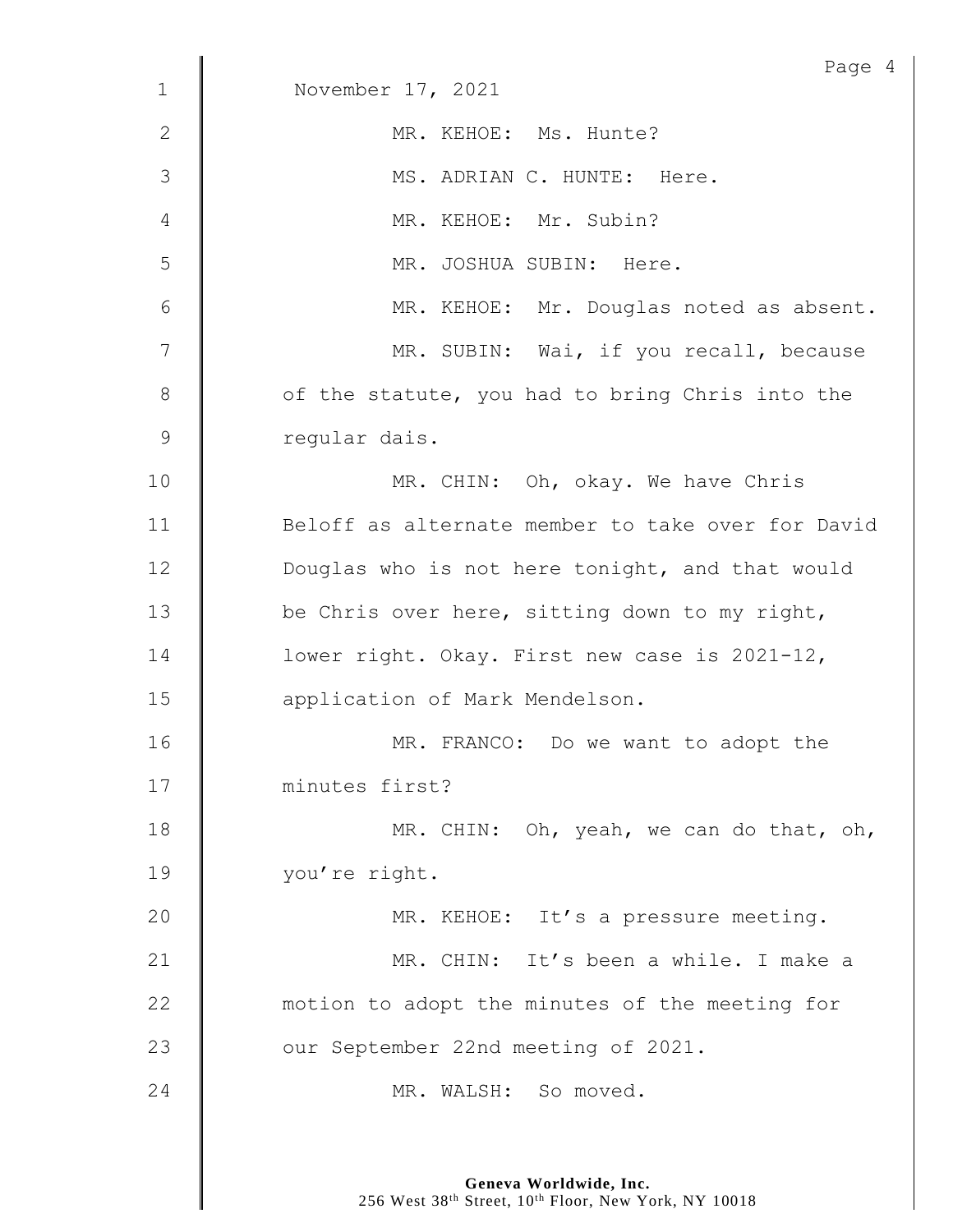|              | Page 5                                           |
|--------------|--------------------------------------------------|
| $\mathbf{1}$ | November 17, 2021                                |
| 2            | MR. CHIN: Second, did I hear a second?           |
| 3            | MR. FRANCO: Second.                              |
| 4            | MR. CHIN: All approved?                          |
| 5            | MULTIPLE: Aye.                                   |
| 6            | MR. CHIN: Okay. Minutes are adopted.             |
| 7            | Okay, new public hearing is on 2021-12           |
| 8            | application for Mark Mendelson, I believe that's |
| $\mathsf 9$  | your case, Mr. Franco?                           |
| 10           | MR. FRANCO: Yeah, for, so for case               |
| 11           | 2021-12, before I say anything, do you want to   |
| 12           | present us your thoughts on the case and then    |
| 13           | we'll take it from there.                        |
| 14           | MR. MARK MENDELSON: The whole thing,             |
| 15           | start to finish?                                 |
| 16           | MR. FRANCO: Well, as much as you want            |
| 17           | to tell us.                                      |
| 18           | MR. KEHOE: Just explain your case,               |
| 19           | introduce yourself and then explain.             |
| 20           | MR. MENDELSON: Generally the most                |
| 21           | helpful thing is the five factors.               |
| 22           | MR. MENDELSON: Okay. Good evening. My            |
| 23           | name is Mark Mendelson. I'm the owner of 12      |
| 24           | Douglas Mowbray Road in Cortlandt Manor, New     |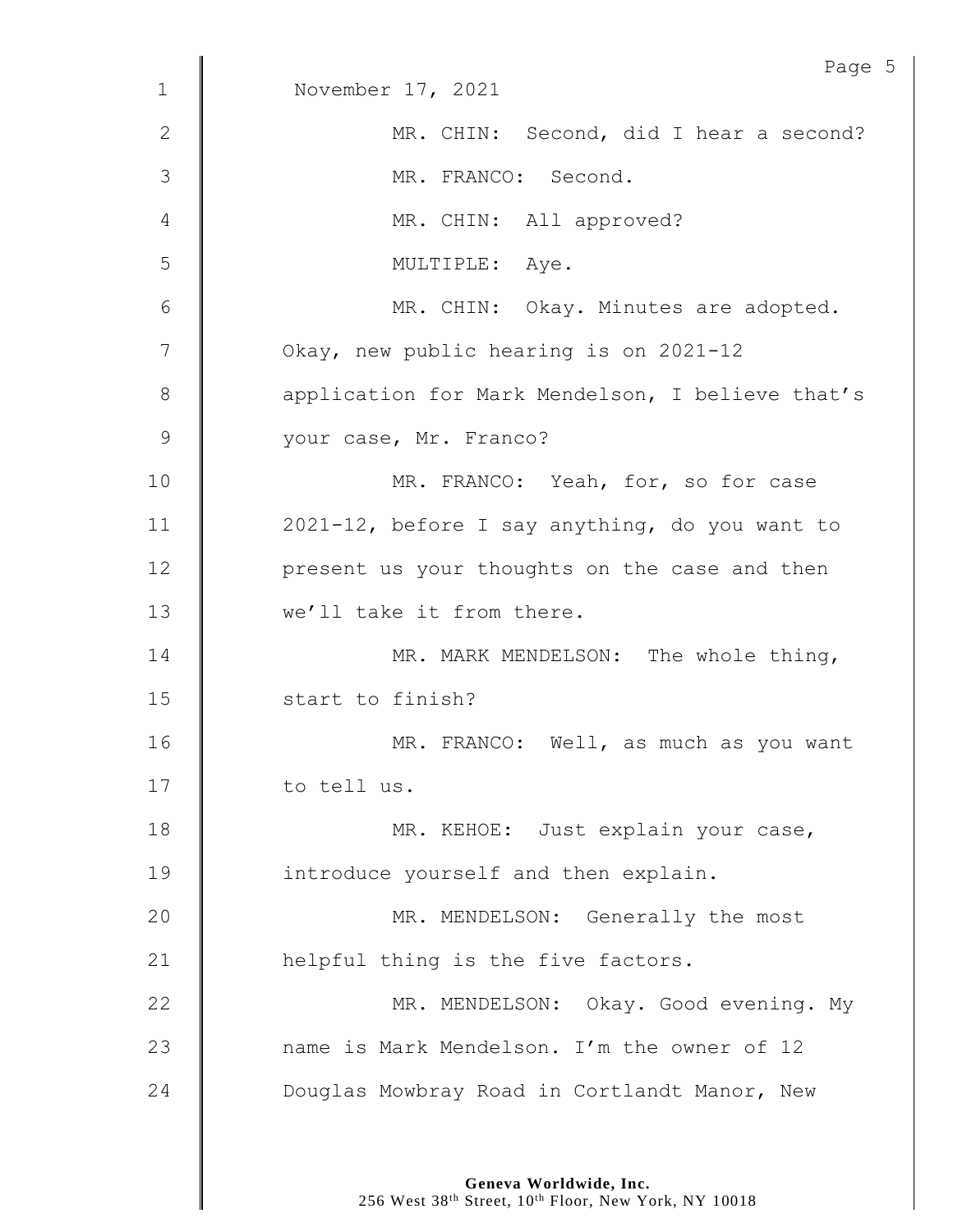Page 6 1 November 17, 2021 2 | York. Earlier this year, in the springtime, I 3 wanted to purchase a larger shed than what I 4 | currently had, which was an 8x12. I came to town 5 | hall, filed for a permit. At the time I filed for 6  $\parallel$  a permit, I advised them that I had an 8x12 shed 7 | already on the property that I would be 8 Telocating in the back yard to another area. They 9 And given me the paperwork. During the process, I 10 | spoke to Mr. Rogers on two occasions and the only 11  $\parallel$  thing he advised me that I had to keep it six 12 | feet off the neighbor's property line and ten 13 | feet from my septic. So I found the most level  $14$  | spot in my back yard and I had to take a tree 15 down, which was in the way, I removed the tree, I 16 | poured a cement slab for this existing shed I had  $17$  | already to move it, to be located onto at a cost 18 **J** of \$1,700 for the cement slab and 1,500 to remove 19  $\parallel$  that tree, moved the shed. I didn't move it, I 20 | had the manufacturer who came to deliver my new 21 | shed once the permit was issued, they moved the 22 **Shed for me at a cost of \$150.** 23 | Then, when Mr. Rogers, I believe, is the

24 **J** one who came back to inspect the property for the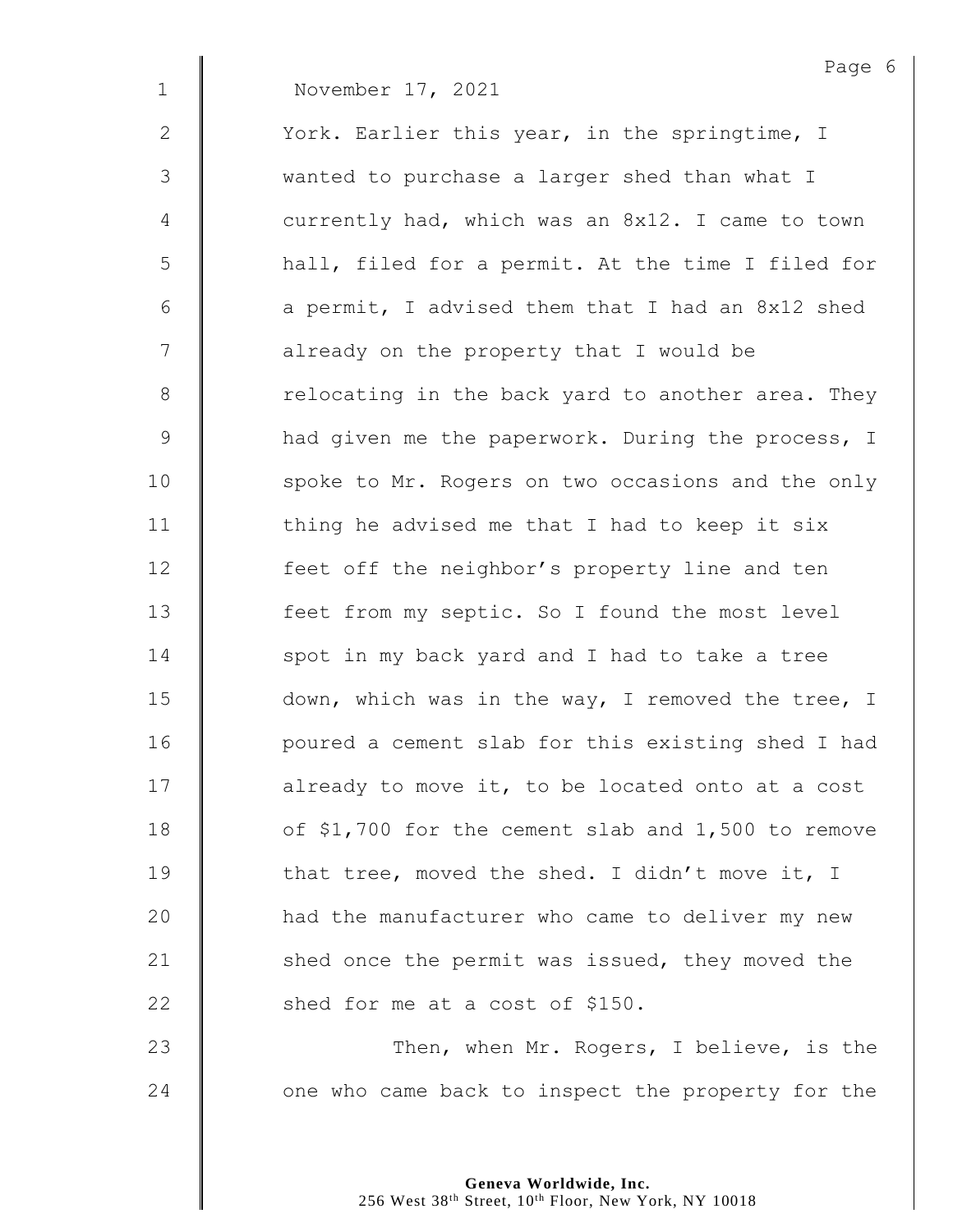1 November 17, 2021

2 | final inspection to close out the permit, he got 3 || in touch with me and said you can't put the shed 4 | in the location you put it at. I have, he says it 5 | has to be 12 feet off of roadway side property 6 | line, which I was never advised. I had looked 7 | online. Even on the town's website. The only 8 **M** mention they make is any accessory building under 9 | 100 square feet, that's not for a special use as 10 | food preparation, etc., it does not need a permit 11 **decia)** and there is absolutely no quidelines. So 12 without, and I asked him, well, how does anybody 13 Know this, and he said, well most people call the 14 **deger** office and ask. I said I talked to you twice and 15 | vou never related anything about the street side 16 | and I have about 100 feet of roadside property 17 | line in my back yard.

18 | So there was no reasonable way for me to 19 Know this. I already spent about over 4,000 to 20  $\parallel$  relocate a shed that I paid 5,000 for about seven 21 | years ago. And I was trying to follow, you know,  $22$   $\parallel$  rules and stay within zoning laws and that's why 23 | I went and got a permit, and there was just no 24 way for me to know this on my own. And looking at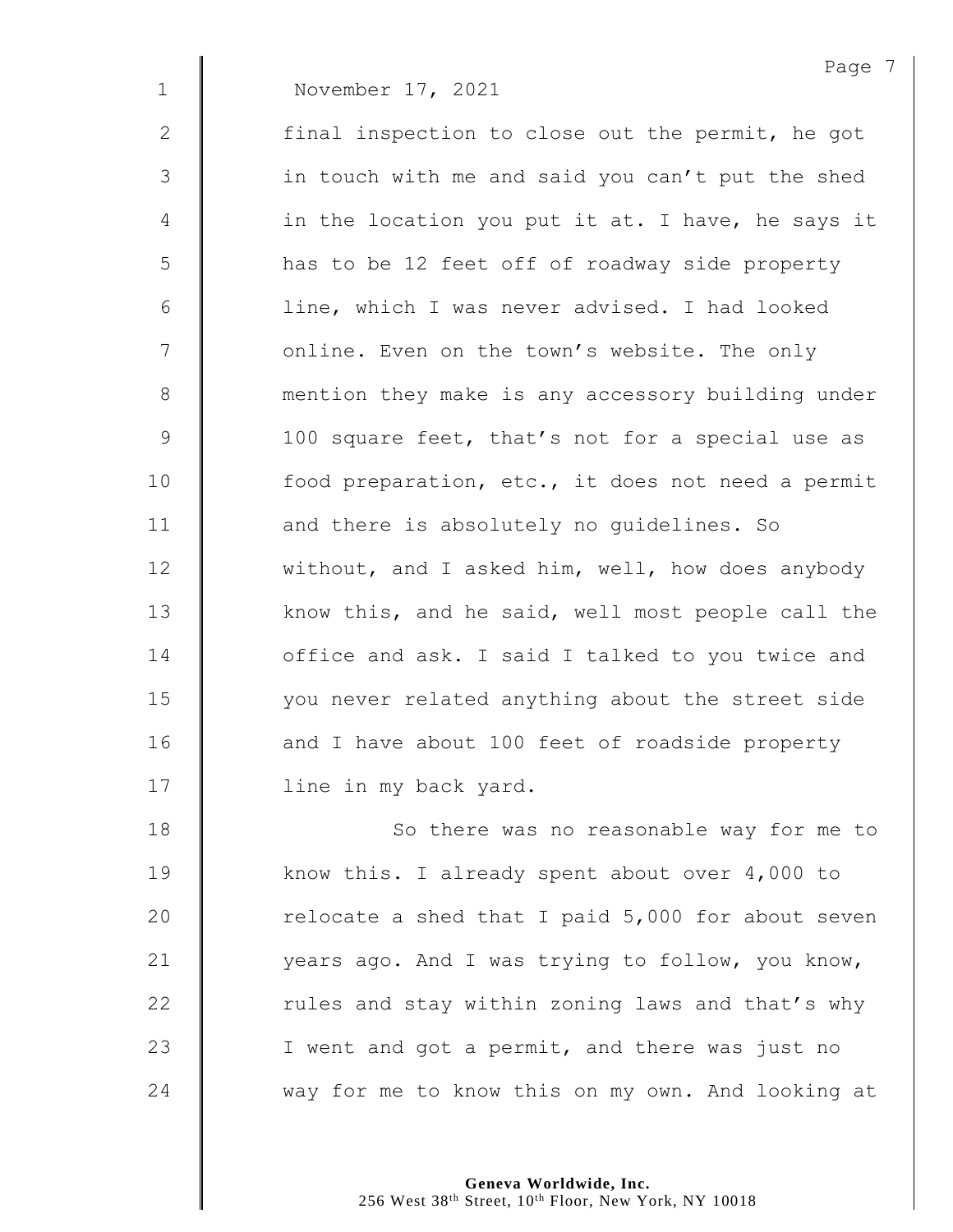|              | Page 8                                            |
|--------------|---------------------------------------------------|
| $\mathbf{1}$ | November 17, 2021                                 |
| $\mathbf{2}$ | the town's website, there's no classification of  |
| 3            | zoning rules for a shed under 100 square feet as  |
| 4            | to where you can put it, where you can't put it.  |
| 5            | And that's why I'm here.                          |
| 6            | MR. FRANCO: Right. But the one question           |
| 7            | I had is even in your write-up, you mention it    |
| $8\,$        | could have been six feet from a neighbor, so I    |
| 9            | was just curious why you thought three feet was   |
| 10           | okay.                                             |
| 11           | MR. MENDELSON: Nobody mentioned a                 |
| 12           | roadside. I figured he would have known my        |
| 13           | property --                                       |
| 14           | MR. FRANCO: So you were considering the           |
| 15           | roadside different from a neighbor?               |
| 16           | MR. MENDELSON: Right. That you don't              |
| 17           | have a neighbor's property next to you. And I     |
| 18           | drive around, I drove around the town and I see   |
| 19           | dozens of sheds in places probably where they     |
| 20           | don't belong, and nobody knows and nobody says    |
| 21           | anything. And there's no guideline for anybody to |
| 22           | know because it's not online and you don't need a |
| 23           | permit for it.                                    |
| 24           | MR. FRANCO: Right. I guess, you know,             |
|              |                                                   |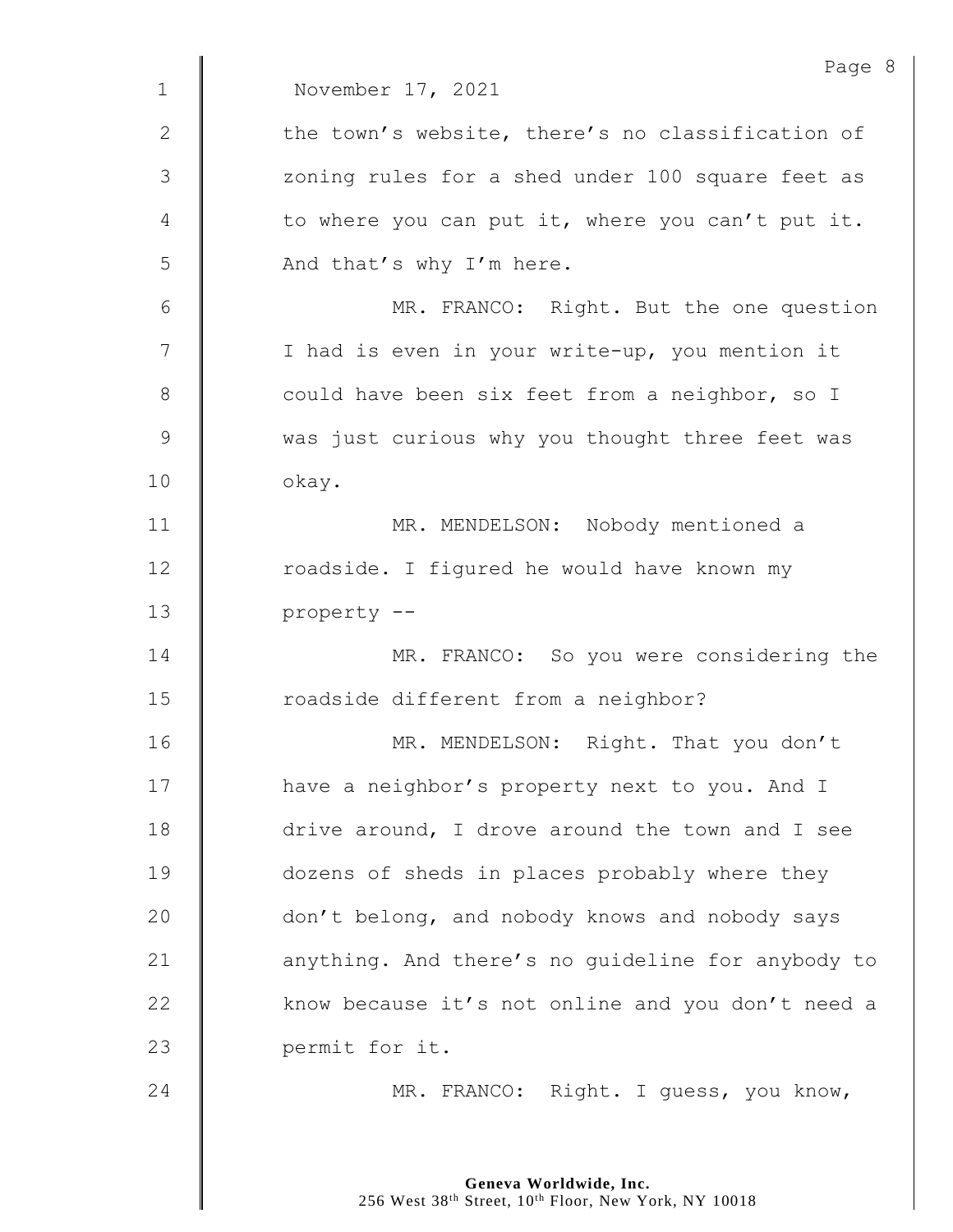1 November 17, 2021

2 when we reviewed this and we looked at the five 3 | factors, one thing, the aesthetics to the 4 | neighborhood, being you did have a fence going 5 | across, you know, bordering the road, and  $6$  || enclosing the shed, we felt that that made the 7  $\parallel$  aesthetics better. So one thing about the shed 8 | is, you know, if we did potentially approve it, I 9  $\parallel$  think we would say that the fence has to stay, 10 **because even if the fence was down,** I think it 11 | would be more out there, and even if it was set 12  $\parallel$  back further at this point from the fence, I 13 | think it would almost show more, being you're on 14 The corner lot to begin with. So those were my 15 | thoughts about it. Does anybody else on the board 16 | have any comments on the shed?

 MR. WALSH: I know we discussed on 18 | Monday night also that we write up the DNO if **it's** approved just so the shed, the approval 20 would be just for the shed, not for any future  $\parallel$  shed, not rebuilding, you know, if the approval 22 were granted, it would just be for this one, it  $\parallel$  could never be replaced, you'd have to back  $\parallel$  through and request another variance  $-$ 

> **Geneva Worldwide, Inc.** 256 West 38<sup>th</sup> Street, 10<sup>th</sup> Floor, New York, NY 10018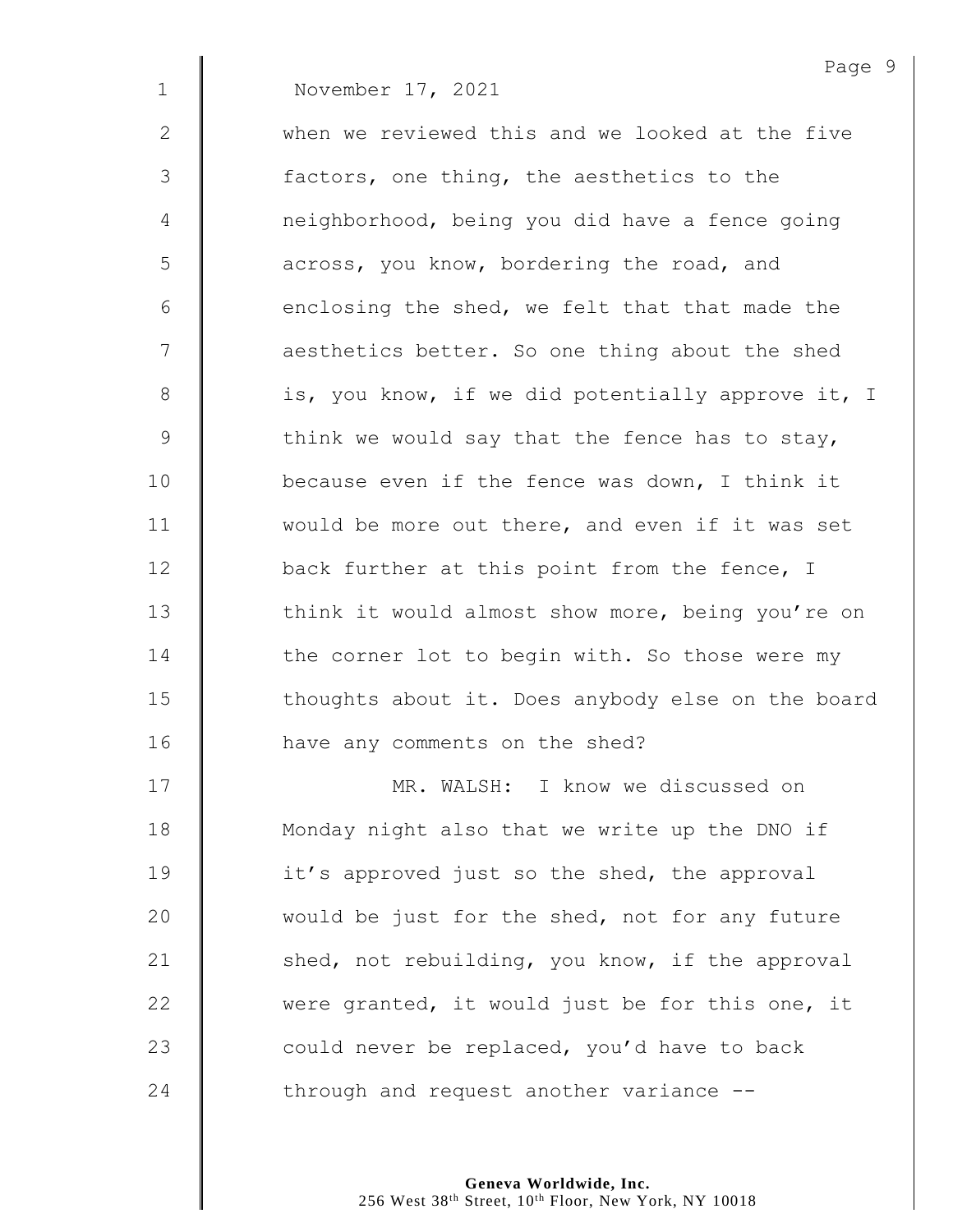|                | Page 10                                           |
|----------------|---------------------------------------------------|
| $\mathbf 1$    | November 17, 2021                                 |
| $\mathbf{2}$   | MR. KEHOE: Right, I quess that would be           |
| $\mathfrak{Z}$ | if a tree fell on it --                           |
| 4              | MR. WALSH: Right.                                 |
| 5              | MR. KEHOE: -- you couldn't just put it            |
| 6              | back in the same place. You'd have to make it     |
| 7              | compliant.                                        |
| $8\,$          | MR. MENDELSON: Right.                             |
| $\mathsf 9$    | MR. KEHOE: Okay.                                  |
| 10             | MS. HUNTE: I would just say regarding             |
| 11             | the five factors, that I don't see any            |
| 12             | undesirable change to be produced in the          |
| 13             | character of the neighborhood. The benefit        |
| 14             | sought, perhaps you can't achieve this by any     |
| 15             | other means because of the topography. The        |
| 16             | requested variance, by percentage, it's large, 75 |
| 17             | percent, but by feet measurement, it's just nine  |
| 18             | feet and it's self-created, and I don't think     |
| 19             | it's going to have an adverse impact on the       |
| 20             | environment, or the neighborhood per se.          |
| 21             | I will say this though, that there was            |
| 22             | an amendment apparently to the code in 2020,      |
| 23             | which did speak to the position or calculation of |
| 24             | having, especially when you have two front yards, |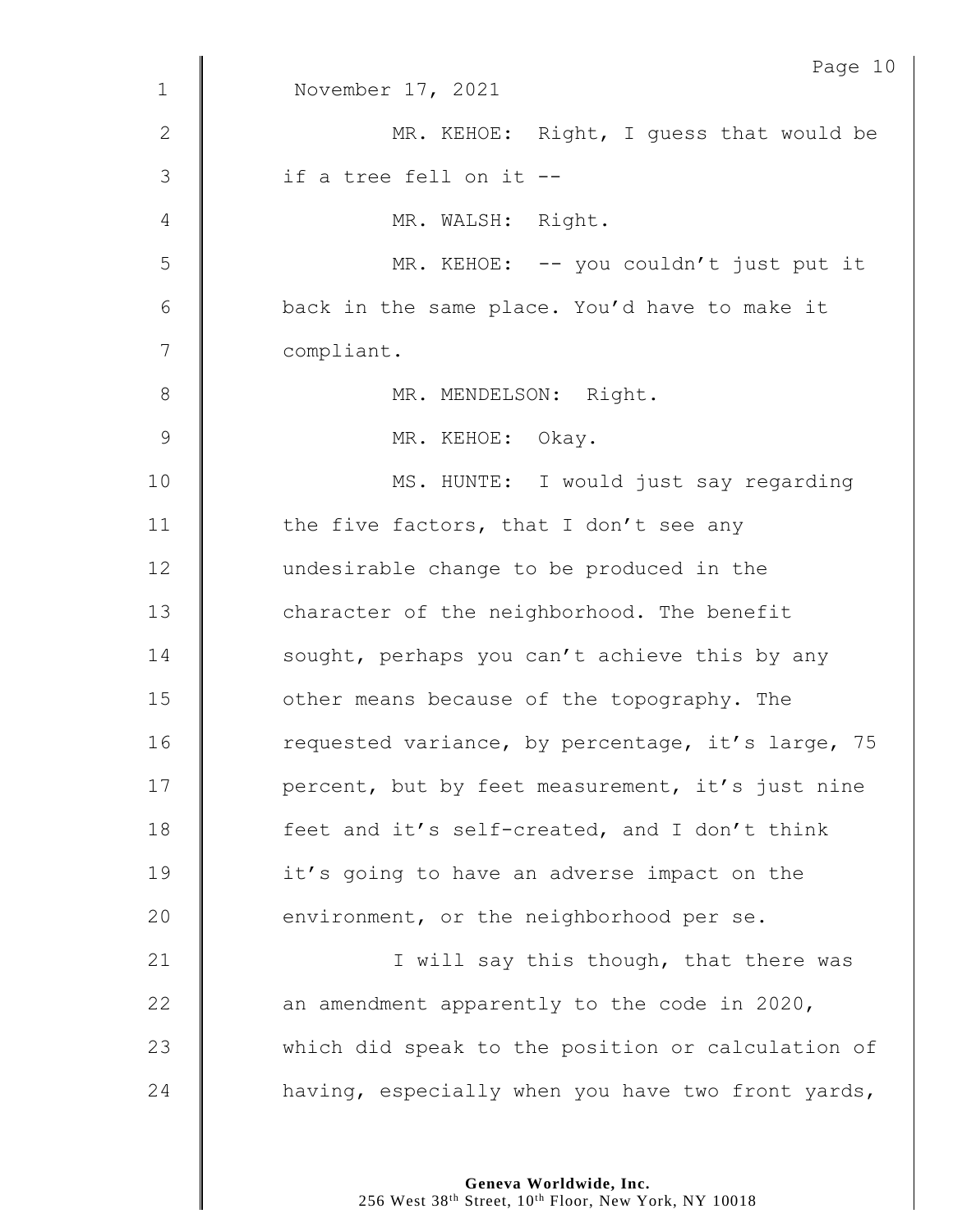|             | Page 11                                           |
|-------------|---------------------------------------------------|
| $\mathbf 1$ | November 17, 2021                                 |
| 2           | that's the other thing, not just the less than    |
| 3           | 100 square feet. And the other is that by law, we |
| 4           | cannot hold the agency, if there's an error,      |
| 5           | based on what the law is, that we have to go by   |
| 6           | the law.                                          |
| 7           | MR. SUBIN: Just a note, there might               |
| 8           | have been a breakdown in communication, but       |
| $\mathsf 9$ | Martin does have some diagrams he drew up after   |
| 10          | that law was amended and he tries to show people. |
| 11          | Maybe we'll, in the future, evaluate putting      |
| 12          | those online as well. Maybe we'll make it easier  |
| 13          | for people, but that's something for the town     |
| 14          | board to consider.                                |
| 15          | MR. MENDELSON: Or even some bullet                |
| 16          | statements that just, some, a couple of           |
| 17          | guidelines of distance, probably about eight or   |
| 18          | ten lines.                                        |
| 19          | MR. SUBIN: Yeah, I think a diagrams               |
| 20          | would make it -- if you see a picture of it, it   |
| 21          | might make things a little bit easier.            |
| 22          | MR. MENDELSON: And I would have been              |
| 23          | more than willing to move it if I didn't spend    |
| 24          | the money where it's at because I had space to    |
|             |                                                   |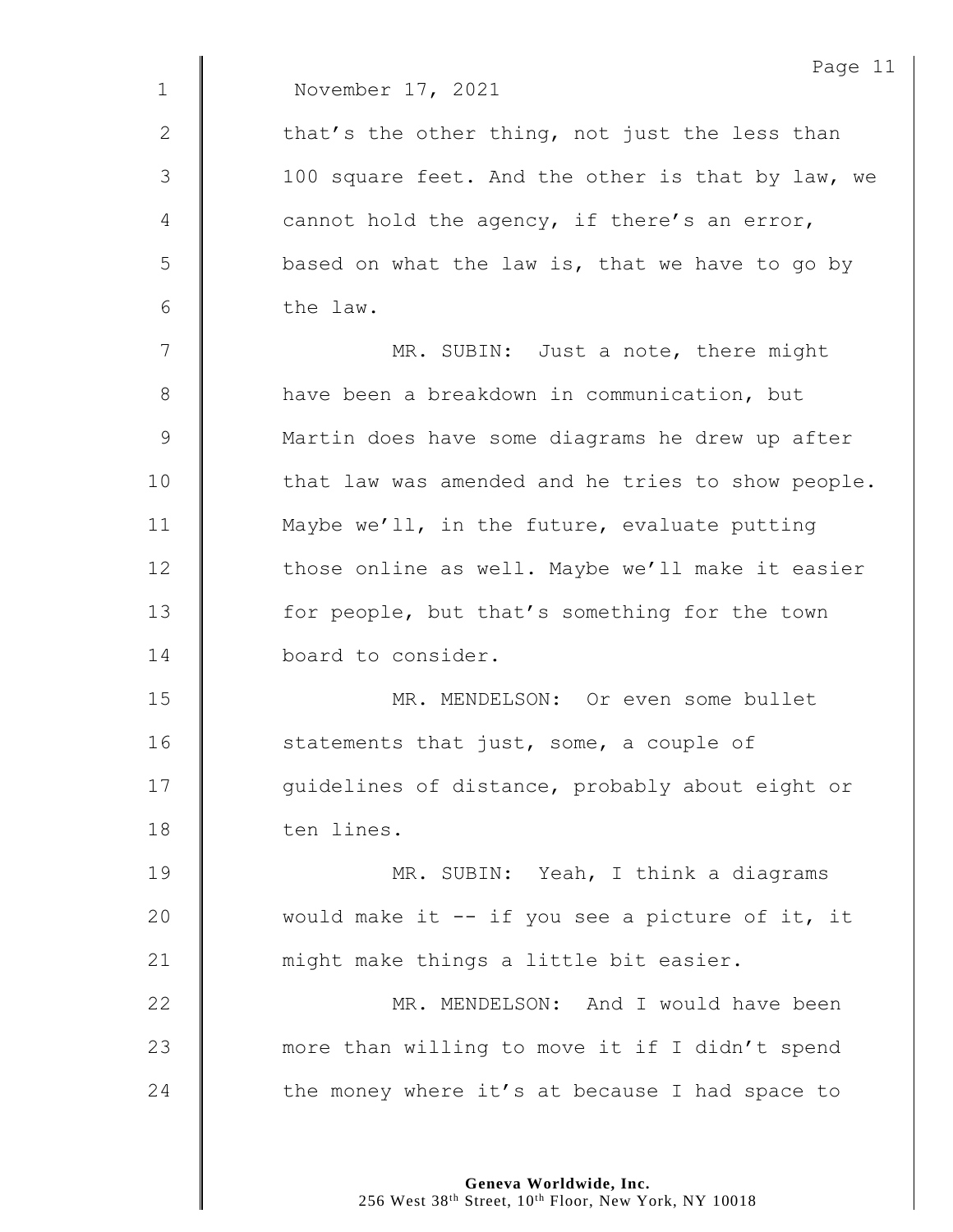|                | Page 12                                           |
|----------------|---------------------------------------------------|
| $\mathbf 1$    | November 17, 2021                                 |
| $\mathbf{2}$   | move it elsewhere forward, but now I have a       |
| $\mathcal{S}$  | \$1,700 slab in that location, which then would   |
| $\overline{4}$ | also cost probably five or \$600 to demolish and  |
| 5              | replace the grass in that location also on top of |
| 6              | building a new slab.                              |
| 7              | MR. CHIN: I'd like to say also one                |
| $\,8\,$        | thing, that the fence covers most of the shed     |
| $\mathsf 9$    | except for the rooftop, kind of the slope of the  |
| 10             | roof. I believe if we did move it back further,   |
| 11             | but the required, we would see more of the shed   |
| 12             | because the property starts to slope uphill, to   |
| 13             | raise the shed up in the air to the fence, so     |
| 14             | really do not have a problem giving him the       |
| 15             | variance that you are requesting. And like Tom    |
| 16             | says, it'll be a onetime variance and that's it.  |
| 17             | MR. MENDELSON: I actually have since              |
| 18             | painted it to match my house exactly so it blends |
| 19             | right in.                                         |
| 20             | MR. CHIN: Anybody in the audience would           |
| 21             | like to speak on this matter? No. Frank?          |
| 22             | MR. FRANCO: Yeah, so I make a motion to           |
| 23             | approve the --                                    |
| 24             | MR. CHIN: Close the public hearing                |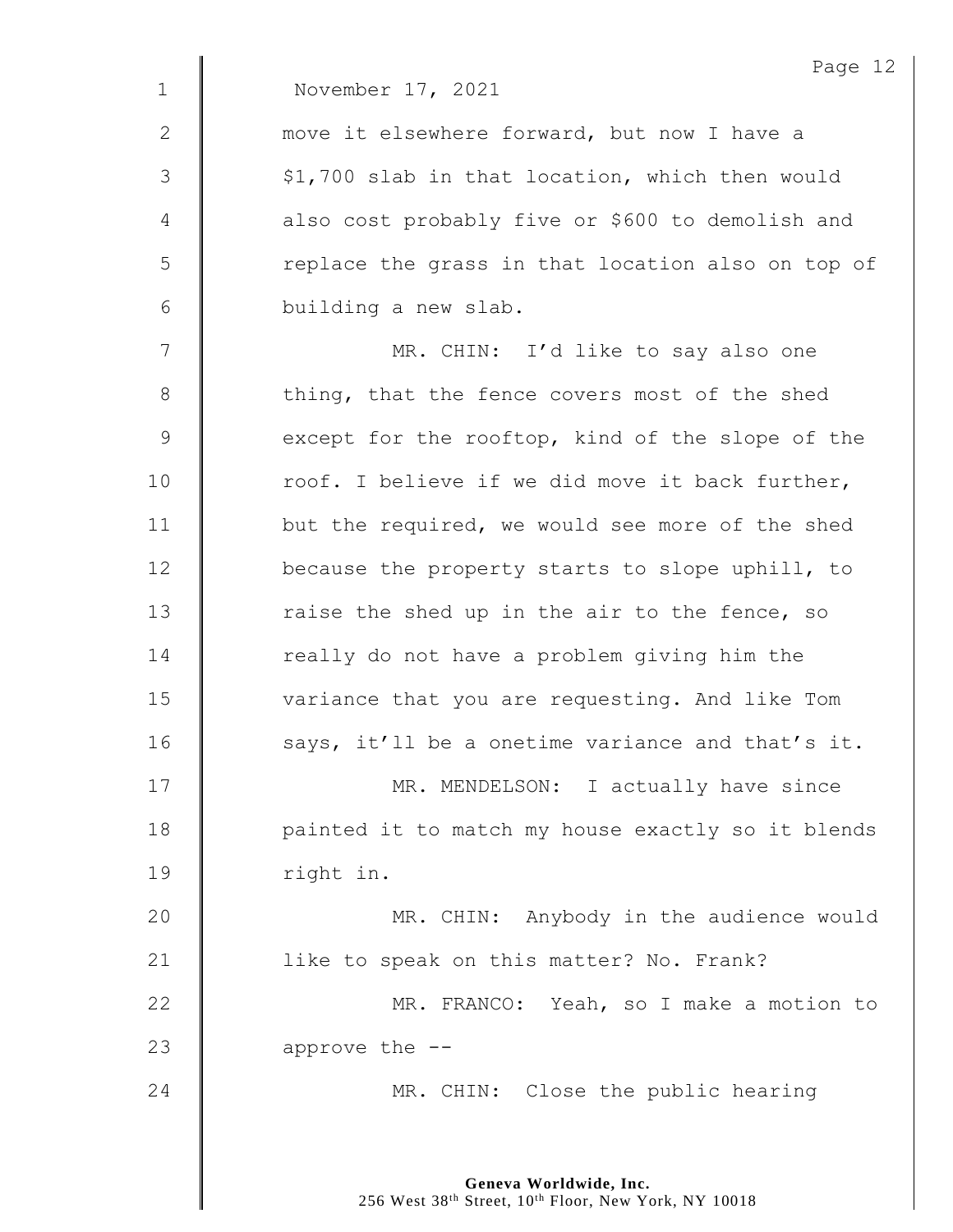| $\mathbf{1}$    | Page 13<br>November 17, 2021                      |
|-----------------|---------------------------------------------------|
|                 |                                                   |
| 2               | first.                                            |
| $\mathcal{S}$   | MR. FRANCO: Oh yeah, I make a motion to           |
| 4               | close the public hearing.                         |
| 5               | MS. HUNTE: Second.                                |
| $6\phantom{.}6$ | MR. CHIN: I have a second?                        |
| 7               | MS. HUNTE: Second.                                |
| 8               | MR. CHIN: All in favor?                           |
| $\mathcal{G}$   | MULTIPLE: Aye.                                    |
| 10              | MR. CHIN: Motion approved.                        |
| 11              | MR. FRANCO: Okay. And I make a motion             |
| 12              | to approve this variance for case 2021-12, for a  |
| 13              | shed with a required setback of 12 proposed down  |
| 14              | to three, which is a variance of nine, or 75      |
| 15              | percent. We put in, in this case, that the fence  |
| 16              | has to remain in order for this shed and this     |
| 17              | variance to be active, and also that the shed,    |
| 18              | it's for this shed only, and if the shed gets     |
| 19              | demolished, etc., a new variance would need to be |
| 20              | requested. And this is a SEQR type II, no further |
| 21              | compliance is required.                           |
| 22              | MR. CHIN: Do I have a second?                     |
| 23              | MS. HUNTE: Second.                                |
| 24              | MR. CHIN: All approve?                            |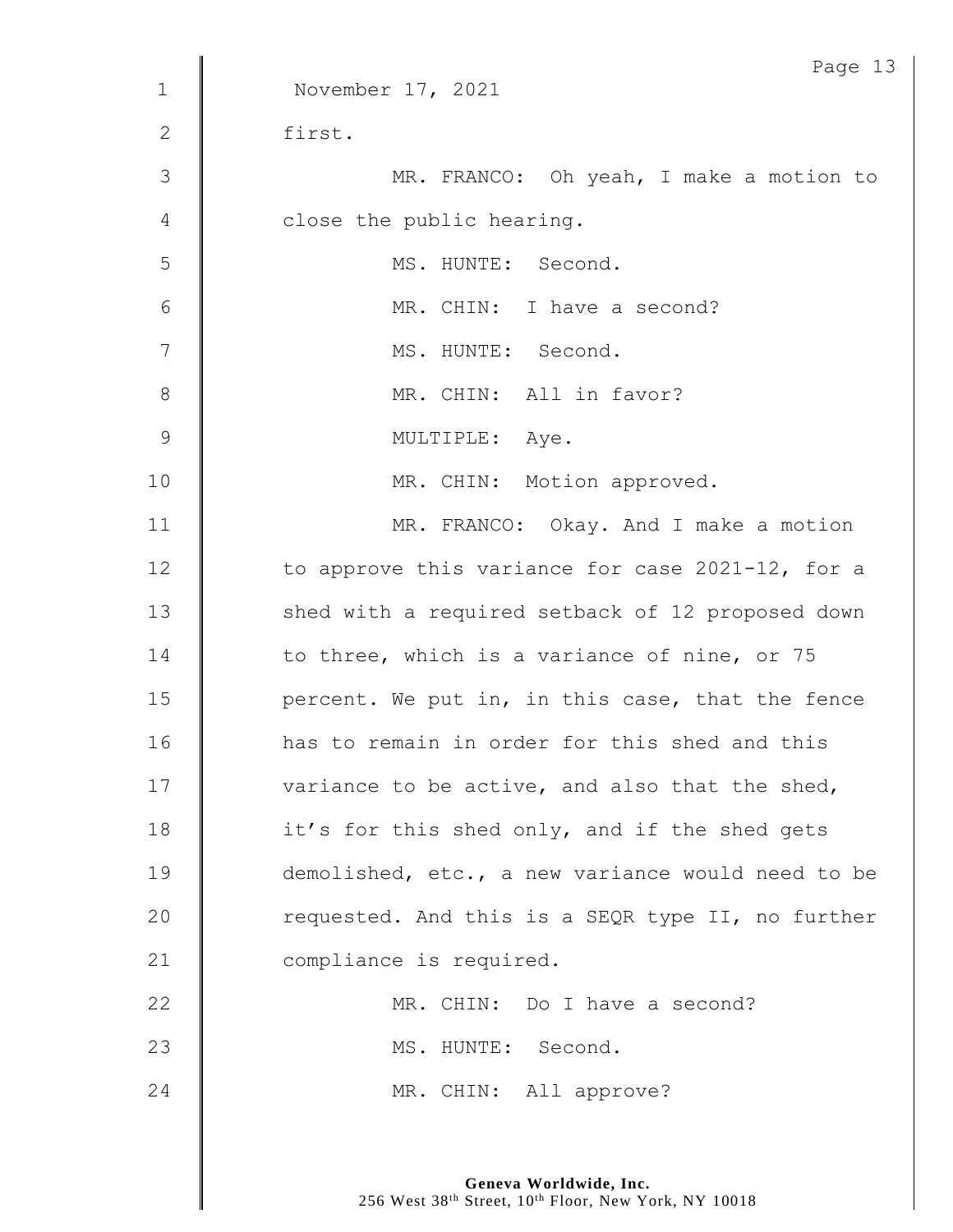|               | Page 14                                           |
|---------------|---------------------------------------------------|
| $\mathbf 1$   | November 17, 2021                                 |
| $\mathbf{2}$  | MULTIPLE: Aye.                                    |
| 3             | MR. CHIN: Okay. So you're approved.               |
| 4             | Chris --                                          |
| 5             | MR. KEHOE: Yeah, you'll get a copy of             |
| 6             | the decision and order in the mail and then I     |
| 7             | don't know if you need to close anything out with |
| $8\,$         | Martin Rogers in the code office, but he'll also  |
| $\mathcal{G}$ | get a copy of the decision and order, and then    |
| 10            | speak with him.                                   |
| 11            | MR. MENDELSON: Yeah, he had to close              |
| 12            | the original shed permit out for the larger shed, |
| 13            | which he attached this to it.                     |
| 14            | MR. KEHOE: Okay. So you'll get the                |
| 15            | document and he'll get it and then you two should |
| 16            | talk to close it all out.                         |
| 17            | MR. MENDELSON: Okay. Thank you.                   |
| 18            | MR. FRANCO: Thank you.                            |
| 19            | MS. HUNTE: Thank you, good night.                 |
| 20            | MR. CHIN: Our next case is 2021-13,               |
| 21            | application of Brian Mahoney, 10 Southgate Drive. |
| 22            | And Mr. Martinez, this is your case.              |
| 23            | MR. MARTINEZ: Yeah. Hi, Mr. Mahoney,              |
| 24            | how are you?                                      |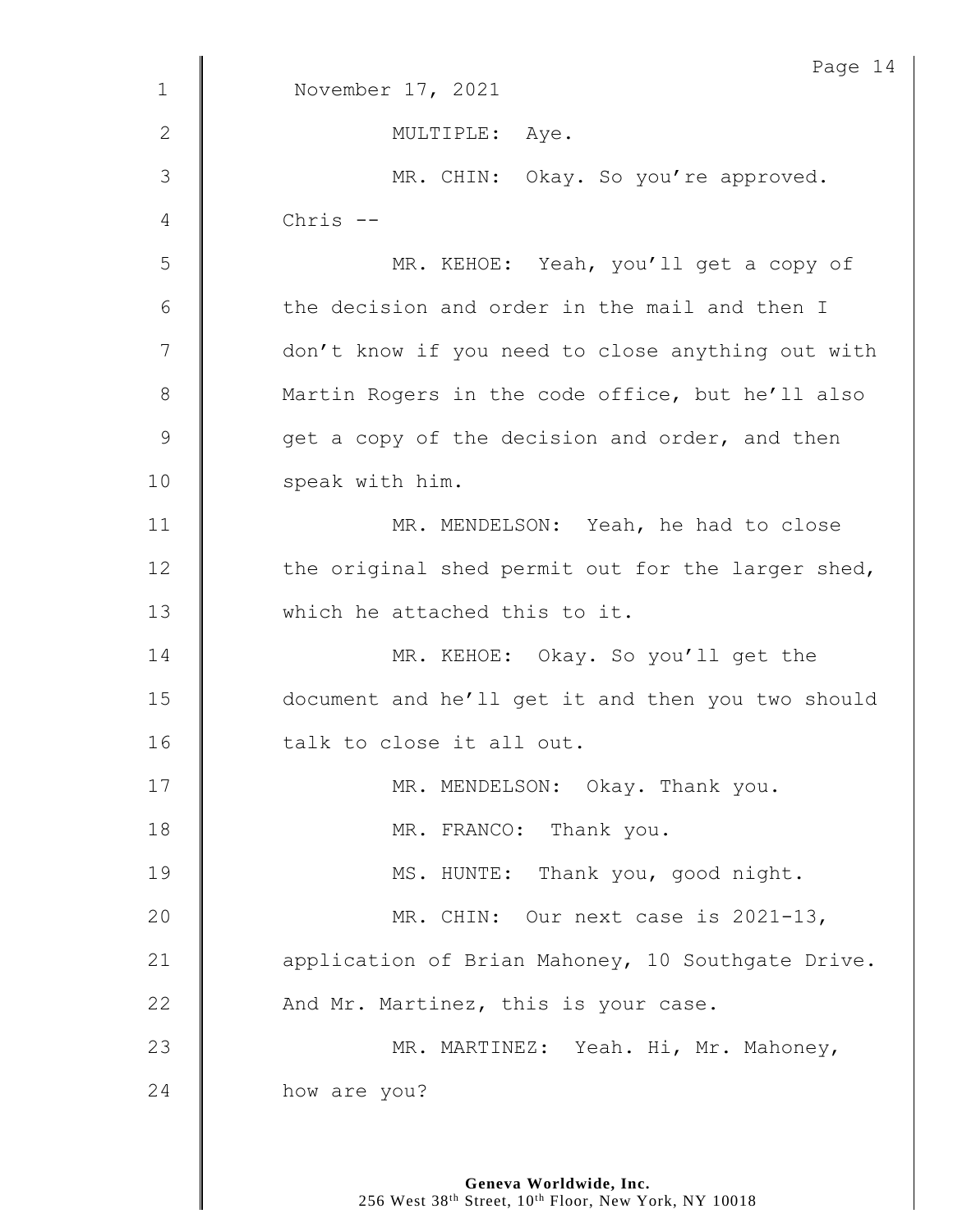|                | Page 15                                           |
|----------------|---------------------------------------------------|
| $\mathbf{1}$   | November 17, 2021                                 |
| $\mathbf{2}$   | MR. BRIAN MAHONEY: I'm sorry?                     |
| 3              | MR. MARTINEZ: How are you?                        |
| 4              | MR. MAHONEY: How are you?                         |
| 5              | MR. MARTINEZ: Thank you for coming.               |
| 6              | MR. MAHONEY: Thanks for taking the                |
| $\overline{7}$ | time.                                             |
| $8\,$          | MR. MARTINEZ: I, we did review the                |
| $\mathsf 9$    | grant that you requested and after reviewing, I   |
| 10             | don't see any really major impact or change in    |
| 11             | the character of the neighborhood. So, as much as |
| 12             | we like everybody to follow the code and          |
| 13             | [unintelligible] [00:13:07] that the -- the       |
| 14             | request that you asking it's [unintelligible]     |
| 15             | $[00:13:12]$ only 2.3, so I don't think we should |
| 16             | have any problem with that. So any one of my      |
| 17             | colleagues want any --                            |
| 18             | MR. SUBIN: Let him make the                       |
| 19             | presentation and the five factors first, but      |
| 20             | yeah.                                             |
| 21             | MR. MAHONEY: No, I like what he had to            |
| 22             | say. We're good.                                  |
| 23             | MR. SUBIN: Just to make a record, just            |
| 24             | to make the record.                               |
|                |                                                   |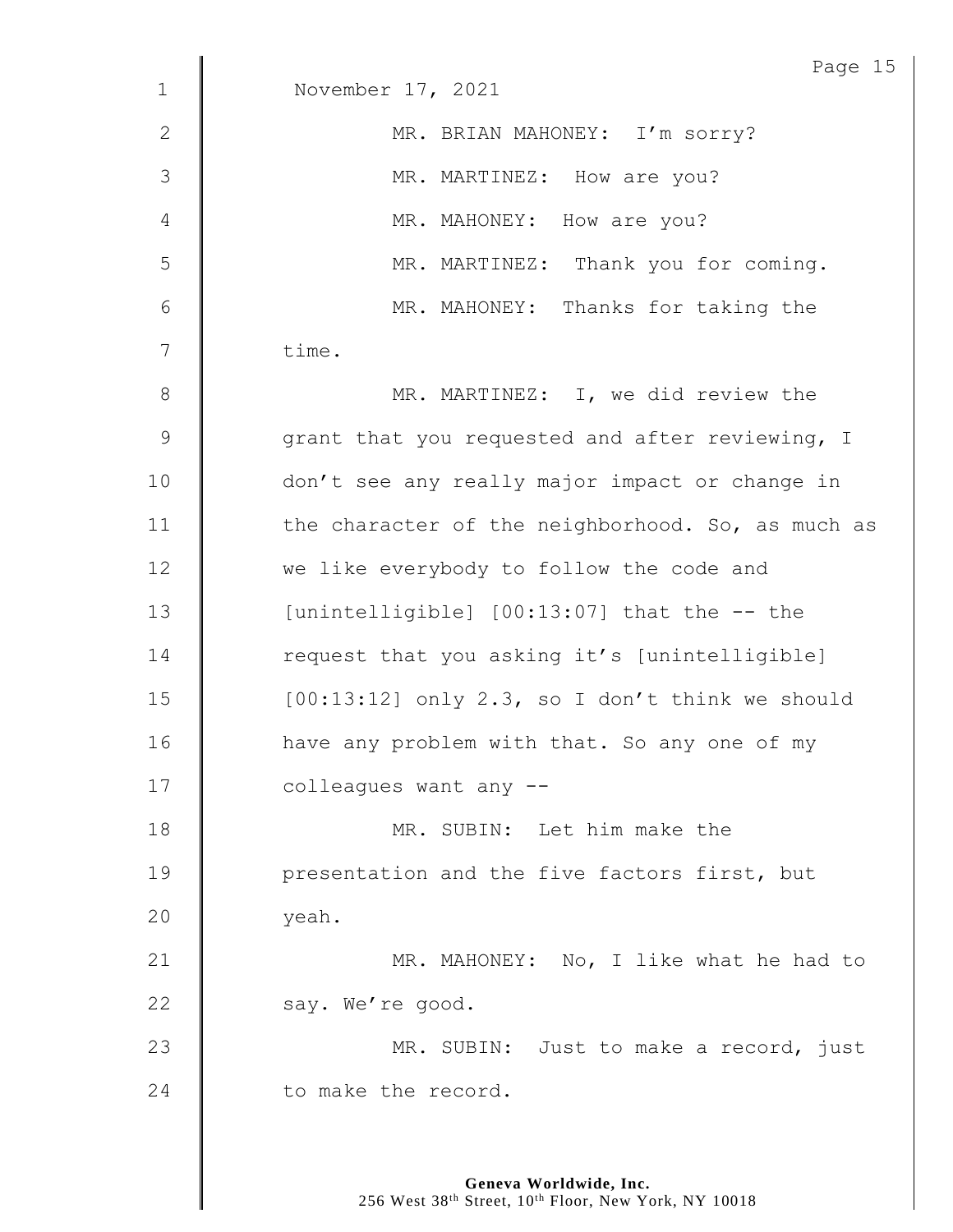|                | Page 16                                           |
|----------------|---------------------------------------------------|
| $\mathbf 1$    | November 17, 2021                                 |
| 2              | MR. MAHONEY: Thank you and good night.            |
| $\mathfrak{Z}$ | MR. MARTINEZ: And I did review the five           |
| 4              | factors and it's within the five factors, so      |
| 5              | that's why $--$                                   |
| 6              | MR. KEHOE: Introduce yourself.                    |
| 7              | MR. SUBIN: Introduce yourself, tell us            |
| 8              | your story and then we'll get to --               |
| $\mathsf 9$    | MR. MARTINEZ: Oh, yeah, if you can tell           |
| 10             | $us$ --                                           |
| 11             | MR. MAHONEY: I can only hurt my case.             |
| 12             | I'm Brian Mahoney. This is my consultant,         |
| 13             | Rebeccah, she's helped through the paperwork. So  |
| 14             | basically, our house is on slab, we have some     |
| 15             | storage issues, so we do use the attached garage  |
| 16             | for storage. We have a 9-year old, so bikes and   |
| 17             | whatever else is in the garage. So our cars       |
| 18             | cannot fit. So we decided that, just speaking to  |
| 19             | some of our neighbors, a two-car garage will look |
| 20             | great right next to the house. It is detached by  |
| 21             | about four feet from a fence line that goes along |
| 22             | the pool. And basically the variance is for a     |
| 23             | roof pitch. I've learned more about roof pitches  |
| 24             | and ratios than I ever thought I would need to    |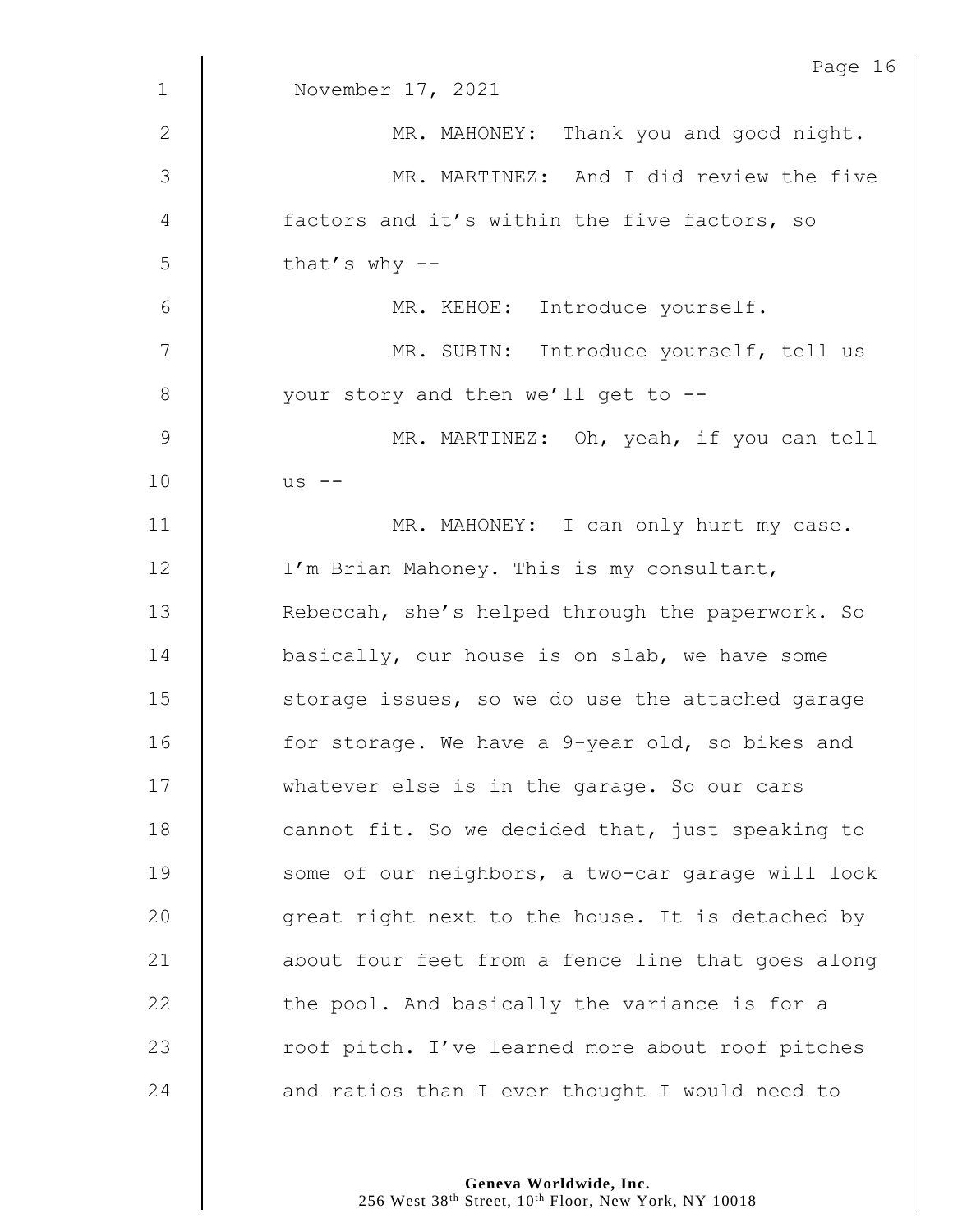|              | Page 17                                           |
|--------------|---------------------------------------------------|
| $\mathbf 1$  | November 17, 2021                                 |
| $\mathbf{2}$ | know. So the current code states that the roof    |
| 3            | pitch should be four feet for every 12 feet of    |
| 4            | length on an angle, so by increasing the fence    |
| 5            | pitch to 7/12, it more aesthetically matches our  |
| 6            | house, which is a contemporary style house.       |
| 7            | MS. REBECCAH RASHI: And as well as the            |
| 8            | neighborhood too --                               |
| $\mathsf 9$  | MR. KEHOE: If you could just introduce            |
| 10           | yourself. I'm sorry.                              |
| 11           | MS. RASHI: I'm Rebeccah Larashi                   |
| 12           | [phoenetic], so I'm the drafter.                  |
| 13           | MR. KEHOE: The mic.                               |
| 14           | MS. RASHI: I drafted up the plans for             |
| 15           | Brian and I've been working with him and the shed |
| 16           | company, going back and forth. Because it's kind  |
| 17           | of a pre-fab shed, that was the other issue was   |
| 18           | that this is kind of their standard truss design, |
| 19           | so even going through with having that four foot  |
| 20           | height, they'd have to actually specially make    |
| 21           | the truss to kind of go and fit on the pre-fab    |
| 22           | shed. But also if you go through the              |
| 23           | neighborhood, it's a very contemporary style      |
| 24           | neighborhood and a lot of other houses on his     |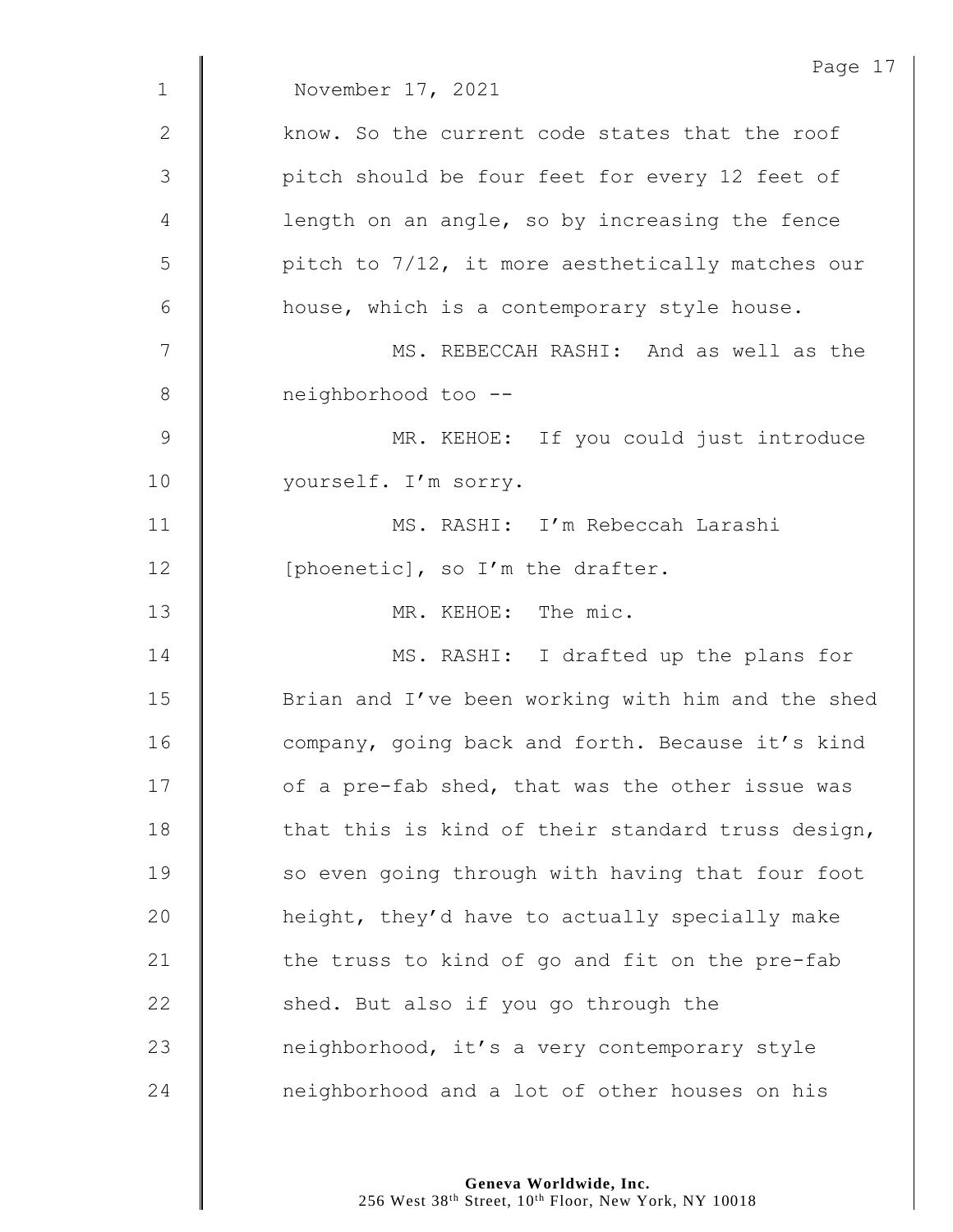|             | Page $18$                                         |
|-------------|---------------------------------------------------|
| $\mathbf 1$ | November 17, 2021                                 |
| 2           | block have a very steep roof pitch. So we don't   |
| 3           | think that it would be harmful to the             |
| 4           | neighborhood, as well as the fact that it's set   |
| 5           | very far back, he has a very long driveway, and I |
| 6           | don't even think it's really going to be visible  |
| 7           | from the road at all. But it's just to kind of    |
| 8           | blend into the house better because he has such a |
| $\mathsf 9$ | long roof pitch on the house, it's a very         |
| 10          | contemporary style house. So, trying to actually  |
| 11          | blend it more than having a flat roof, with the   |
| 12          | size of the garage, the roof would look really    |
| 13          | flat. It would have to go down to a $4/12$ pitch, |
| 14          | so we're proposing a 7/12 pitch.                  |
| 15          | MR. MARTINEZ: Yeah, that's one other              |
| 16          | thing is we noticed all those house as we was     |
| 17          | reviewing the request you're asking for. And as I |
| 18          | was saying before, so I don't see that it's going |
| 19          | to be an impact of changing character, so         |
| 20          | therefore, I think that [unintelligible]          |
| 21          | [00:16:47], me personally, I don't have any       |
| 22          | problem with that.                                |
| 23          | MS. JACOBY: Yeah, I'm okay with it too.           |
| 24          | I agree with you. It's not going to have a        |

Page 18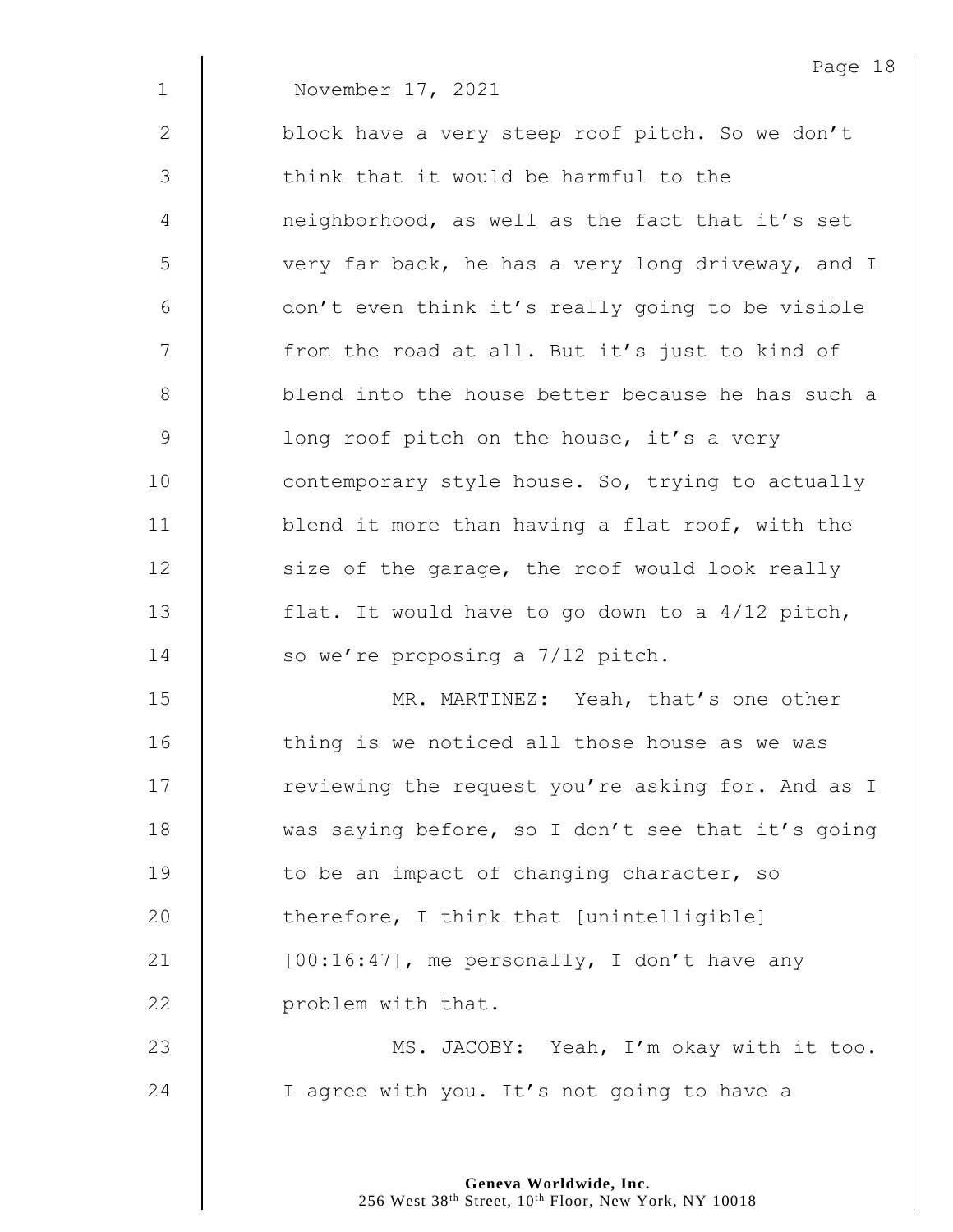|               | Page 19                                           |
|---------------|---------------------------------------------------|
| $\mathbf 1$   | November 17, 2021                                 |
| 2             | detrimental effect on the neighborhood and if you |
| $\mathcal{S}$ | look, it's very nice, it's not like it's          |
| 4             | something that's standing out or some wildly      |
| 5             | changing the terrain, so I'm okay with it as      |
| 6             | well.                                             |
| 7             | MS. HUNTE: I concur.                              |
| 8             | MR. CHIN: Anybody else? I'd like to say           |
| $\mathcal{G}$ | that I disagree with not your pitch, but the four |
| 10            | and 12 pitch because most pitches for any kind of |
| 11            | structure like your accessory structure should be |
| 12            | the same as the house, okay.                      |
| 13            | MS. RASHI: Yeah.                                  |
| 14            | MR. CHIN: When you do a low pitch, it             |
| 15            | just throws it totally out of proportion. Again,  |
| 16            | that's why I agree with your -- and you have a    |
| 17            | truss system, whereas nobody can really --        |
| 18            | according to the code when it was done            |
| 19            | originally, was because people were afraid that   |
| 20            | they're going to have a living area above the     |
| 21            | garage.                                           |
| 22            | MS. RASHI: Right.                                 |
| 23            | MR. CHIN: And I can't see you having a            |
| 24            | living area in that --                            |
|               |                                                   |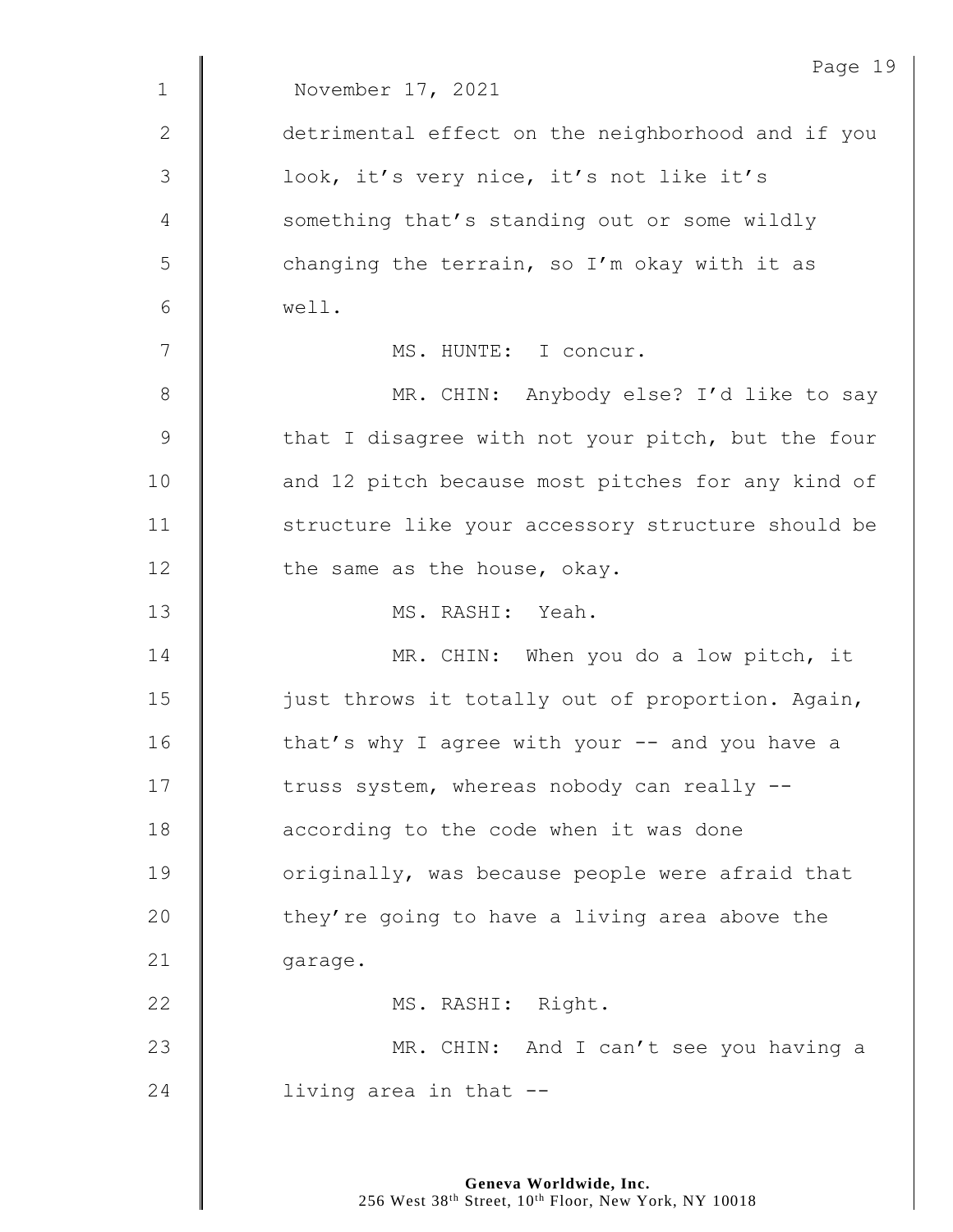|                | Page 20                                          |
|----------------|--------------------------------------------------|
| $\mathbf{1}$   | November 17, 2021                                |
| $\mathbf{2}$   | MS. RASHI: Right. We absolutely can't.           |
| 3              | I mean even for storage, this is going to be a   |
| 4              | truss system.                                    |
| 5              | MR. CHIN: Right.                                 |
| $\sqrt{6}$     | MS. RASHI: So it's going to be almost            |
| $\overline{7}$ | completely full with the truss, so.              |
| $8\,$          | MR. CHIN: You can't stand up.                    |
| $\mathcal{G}$  | MS. RASHI: We can't even -- no.                  |
| 10             | MR. CHIN: So again, I have no problem            |
| 11             | with what you're asking.                         |
| 12             | MR. WALSH: Yeah, same here. I agree.             |
| 13             | MR. CHIN: Anybody in the audience                |
| 14             | having anything? No.                             |
| 15             | MS. JACOBY: Laura Lee, do you want to            |
| 16             | ask a question? She's in the zone.               |
| 17             | MR. MARTINEZ: I make a motion to close           |
| 18             | the public hearing.                              |
| 19             | MS. HUNTE: Second.                               |
| 20             | MR. CHIN: All in favor?                          |
| 21             | MULTIPLE: Aye.                                   |
| 22             | MR. MARTINEZ: And I make a motion to             |
| 23             | approve the variance of, from four to 2.3, which |
| 24             | it's going to bring it to 6.3 for the attached   |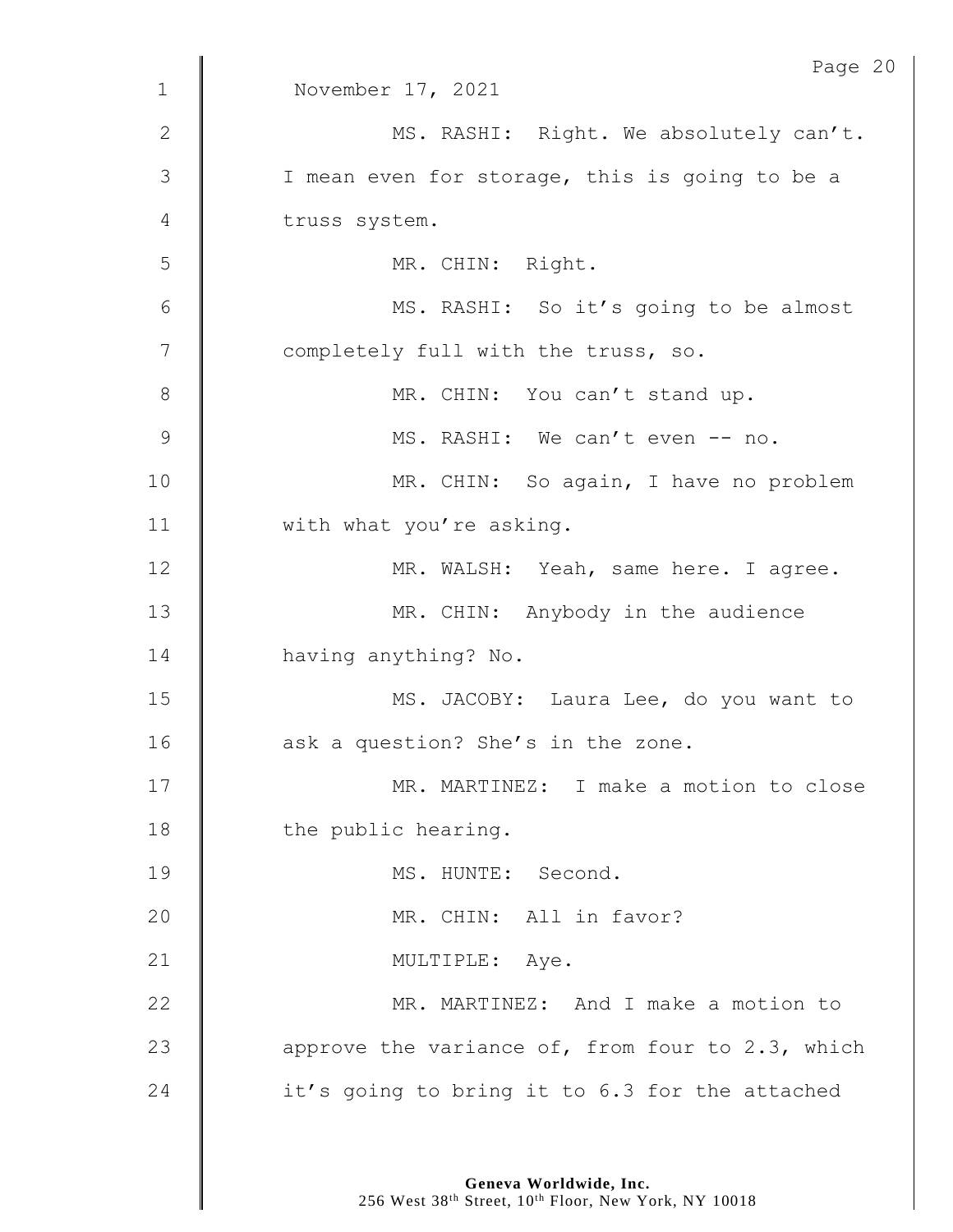|                | Page 21                                           |
|----------------|---------------------------------------------------|
| $\mathbf 1$    | November 17, 2021                                 |
| $\mathbf{2}$   | garage.                                           |
| 3              | MR. KEHOE: And just reference the SEQR            |
| 4              | note on the fact sheet, that it's a type II       |
| 5              | action on the first page, I think.                |
| $6\,$          | MR. MARTINEZ: SEQR type II, no further            |
| $\overline{7}$ | compliance required.                              |
| 8              | MR. FRANCO: Right there.                          |
| $\overline{9}$ | MR. MARTINEZ: And no further compliance           |
| 10             | will be required.                                 |
| 11             | MR. SUBIN: On the SEQR type II.                   |
| 12             | MR. MARTINEZ: On the SEQR type II.                |
| 13             | MR. SUBIN: This is Benito's first case,           |
| 14             | so we're all rooting for him.                     |
| 15             | MS. JACOBY: Second.                               |
| 16             | MR. CHIN: All in favor?                           |
| 17             | MULTIPLE: Aye.                                    |
| 18             | MR. CHIN: That's it.                              |
| 19             | MR. KEHOE: Okay, so you heard, you'll             |
| 20             | be getting a copy of this in the mail. I'll give  |
| 21             | it to Martin. I guess you're waiting for Martin - |
| 22             | - Martin's waiting for this to be able to proceed |
| 23             | with you?                                         |
| 24             | MS. RASHI: Yes, yes.                              |
|                |                                                   |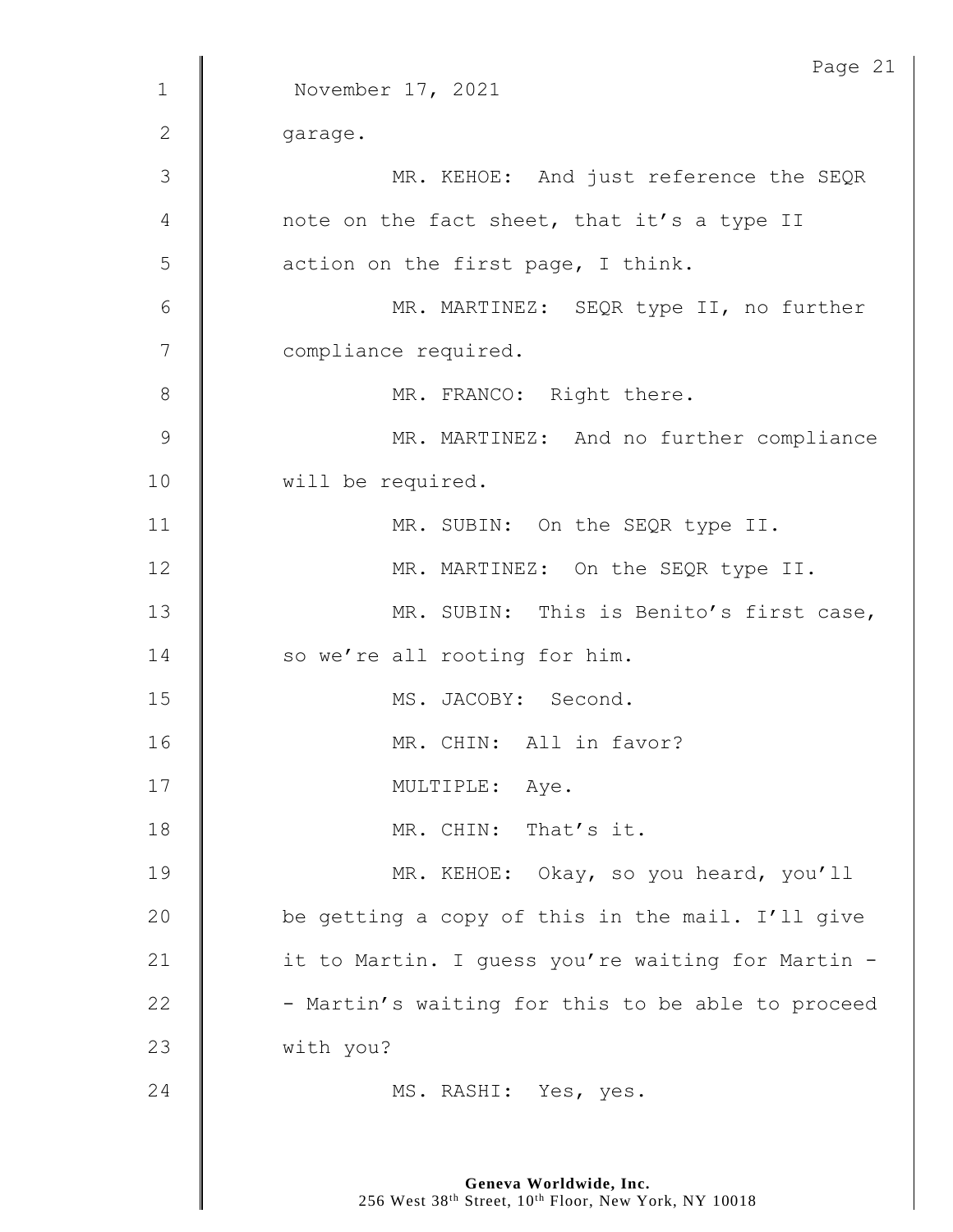| $1\,$          | Page 22<br>November 17, 2021            |
|----------------|-----------------------------------------|
|                |                                         |
| $\mathbf{2}$   | MS. JACOBY: Thank you.                  |
| 3              | MR. MAHONEY: Thank you.                 |
| $\sqrt{4}$     | MR. CHIN: Do I have a motion to adjourn |
| $\mathsf S$    | the hearing?                            |
| $\sqrt{6}$     | MS. JACOBY: Motion to adjourn.          |
| $\overline{7}$ | MS. HUNTE: Motion to adjourn.           |
| $\,8\,$        | MR. CHIN: Second?                       |
| $\mathsf 9$    | MR. WALSH: Second.                      |
| 10             | MR. CHIN: All in favor?                 |
| 11             | MULTIPLE: Aye.                          |
| 12             | MR. SUBIN: And we're done.              |
| $13$           | (The public board meeting concluded at  |
| 14             | 7:20 p.m.                               |
| $15$           |                                         |
| 16             |                                         |
| 17             |                                         |
| 18             |                                         |
| 19             |                                         |
| 20             |                                         |
| 21             |                                         |
| 22             |                                         |
| 23             |                                         |
| 24             |                                         |
|                |                                         |